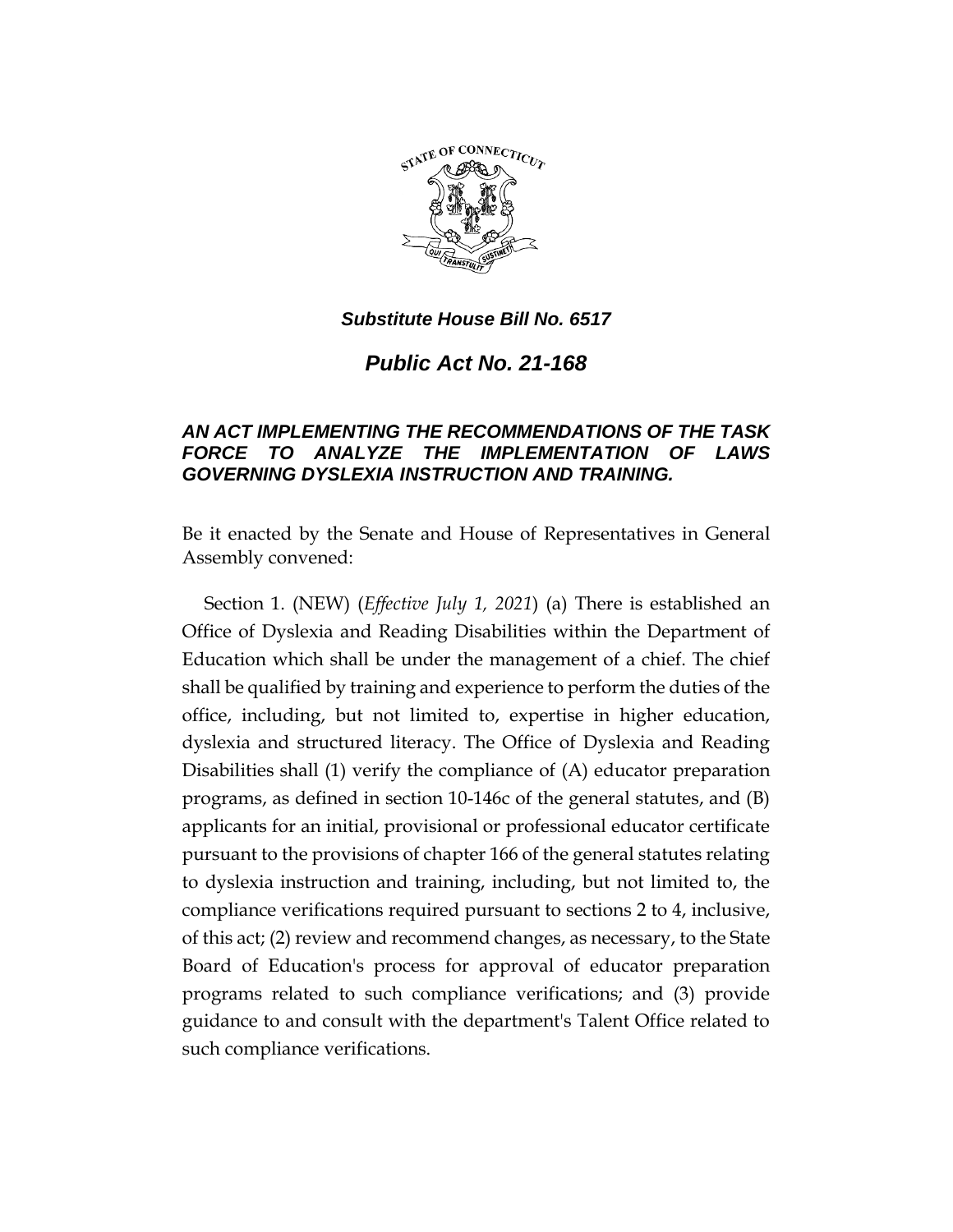(b) The chief of the Office of Dyslexia and Reading Disabilities shall appoint such full-time staff as may be necessary for the operations of said office, which shall include, but need not be limited to, (1) staff with expertise in (A) educator preparation program accreditation analysis and approval, and (B) educator preparation program curriculum analysis related to structured literacy and dyslexia; and (2) support staff.

(c) Not later than July 1, 2022, the office shall (1) with consideration given to the recommendations set forth in appendices d and e of the final report of the task force established pursuant to special act 19-8, develop compliance measures and audit procedures to determine the compliance of educator preparation programs with the provisions of subsection (e) of section 10-145a of the general statutes, and whether such educator preparation programs include supervised practicum hours or student teaching experience and instruction in the detection and recognition of, and evidence-based structured literacy interventions for, students with dyslexia in any programs of study in the diagnosis and remediation of reading and language arts; and (2) submit such compliance measures and audit procedures, in accordance with the provisions of section 11-4a of the general statutes, to the joint standing committees of the General Assembly having cognizance of matters relating to higher education and education.

(d) Not later than July 1, 2022, the office shall develop, and update as necessary, (1) with consideration given to the recommendations set forth in appendix f of the final report of the task force established pursuant to special act 19-8, structured literacy competency targets for the purpose of identifying structured literacy competencies that should be achieved by an educator based on certification level and endorsement type; (2) for the review and consideration of institutions of higher education and other providers of educator preparation programs approved by the department, a list of sample course assignments and evaluations aligned with the structured literacy competency targets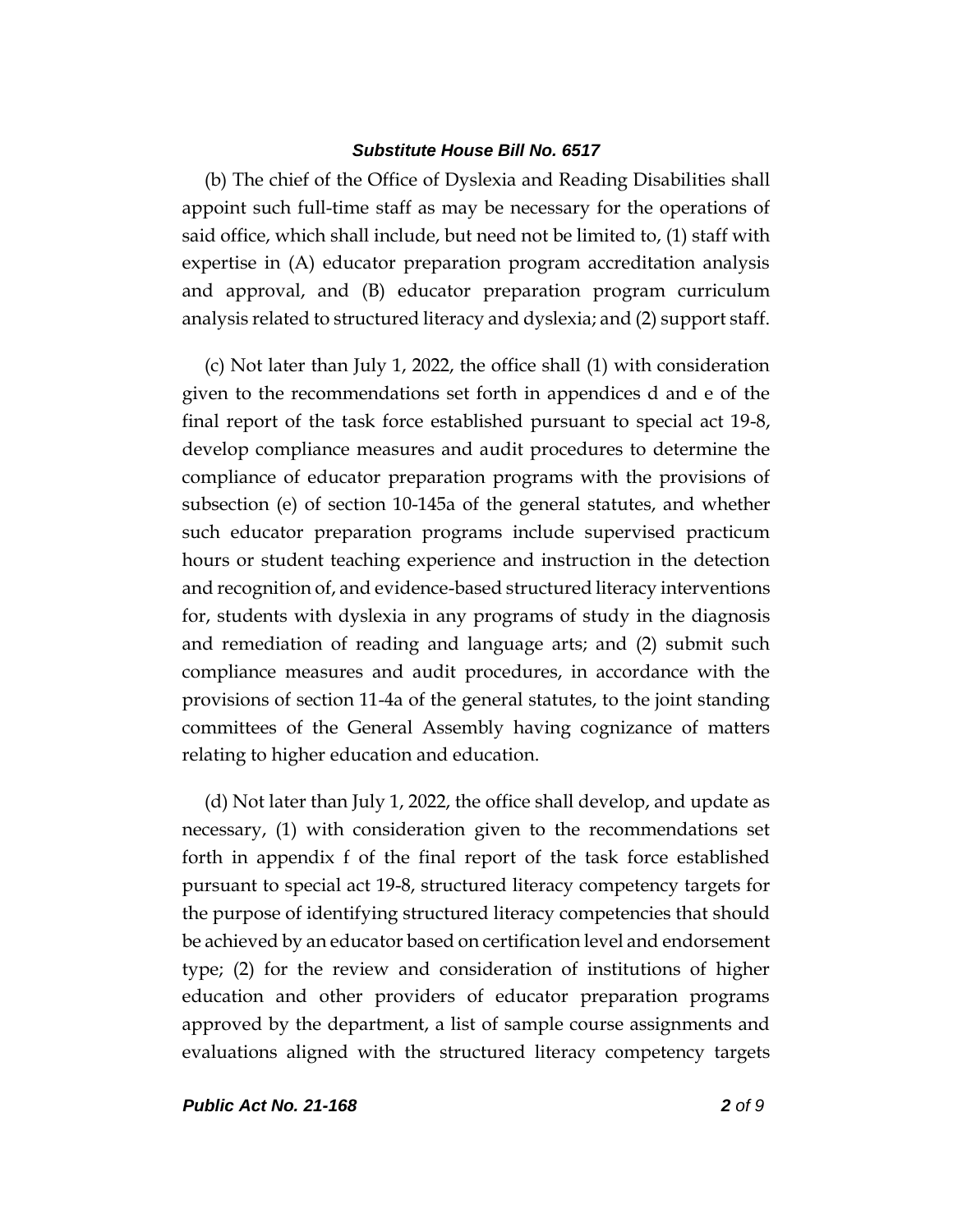developed by the office and the compliance measures developed pursuant to subsection (c) of this section; and (3) model dyslexia inservice training programs, for use by local and regional boards of education, aligned with the structured literacy competency targets developed by the office.

Sec. 2. (NEW) (*Effective July 1, 2021*) (a) On and after September 1, 2022, the Office of Dyslexia and Reading Disabilities, established pursuant to section 1 of this act, shall verify that any educator preparation program, as defined in section 10-146c of the general statutes, that submits an application for initial or continued approval to the State Board of Education (1) is complying with the requirements set forth in subsection (e) of section 10-145a of the general statutes concerning instruction in the detection and recognition of, and evidence-based structured literacy interventions for, students with dyslexia, as defined in section 10-3d of the general statutes, and (2) includes supervised practicum hours or student teaching experience and instruction in the detection and recognition of, and evidence-based structured literacy interventions for, students with dyslexia in any programs of study for remedial reading, remedial language arts, reading consultants or special education. The office shall use the compliance measures and audit procedures developed pursuant to subsection (c) of section 1 of this act to carry out the provisions of this subsection.

(b) The office may complete the compliance verification required pursuant to subsection (a) of this section by reviewing the information gathered by a national accrediting agency that accredits educator preparation programs for the Department of Education, pursuant to the provisions of special act 16-22, provided such national accrediting agency uses the compliance measures and audit procedures developed pursuant to subsection (c) of section 1 of this act.

*Public Act No. 21-168 3 of 9* (c) Not later than January 1, 2023, and annually thereafter, the office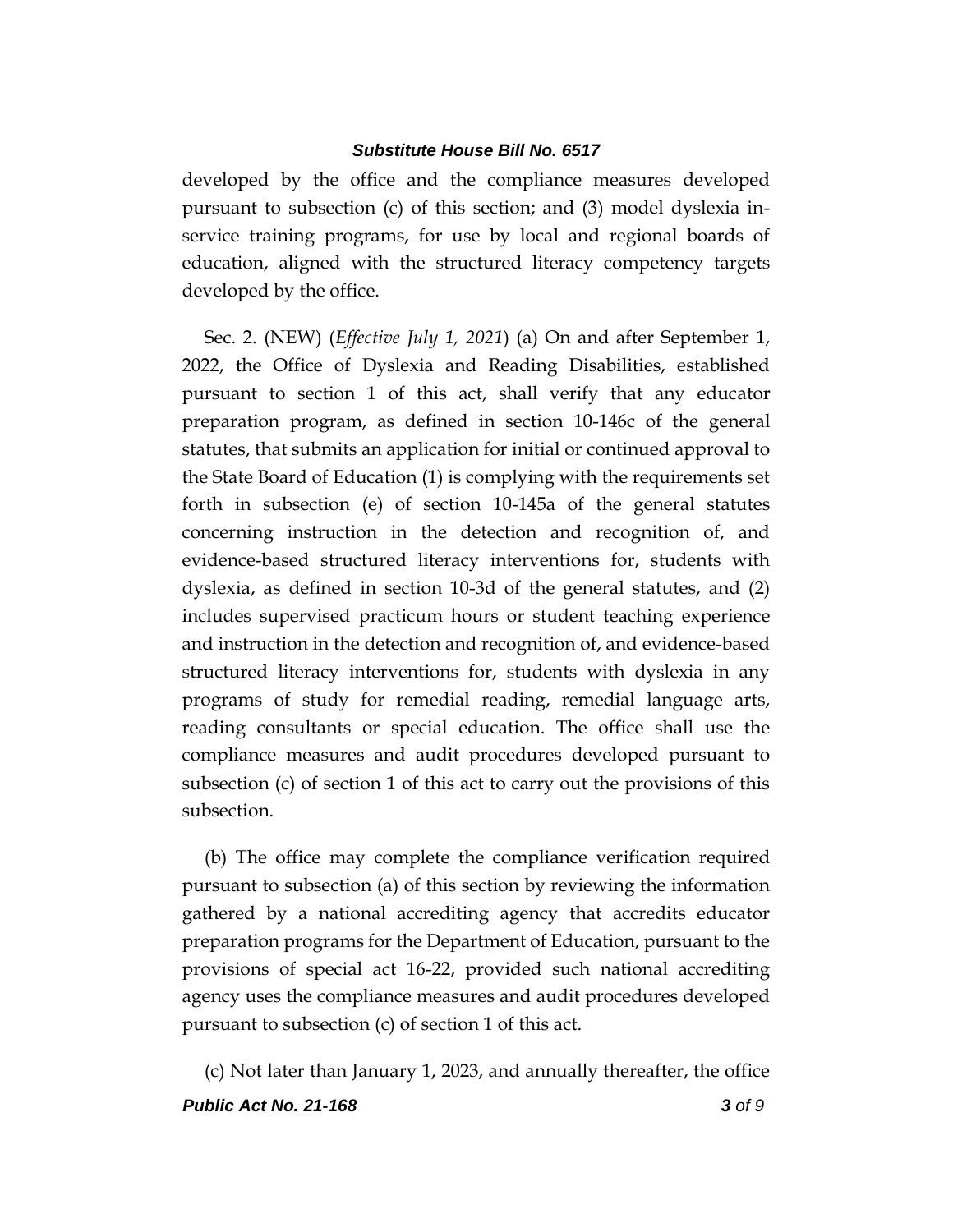shall submit, in accordance with the provisions of section 11-4a of the general statutes, to the joint standing committees of the General Assembly having cognizance of matters relating to higher education and education, a report on the compliance verification conducted pursuant to subsection (a) of this section for each educator preparation program.

(d) Not later than January 1, 2023, and annually thereafter, the office shall (1) review, and request updates of as necessary, the webinar modules and trainings developed or endorsed by the Department of Education for the purpose of aligning such webinar modules with the compliance measures developed by the office pursuant to subsection (c) of section 1 of this act; and (2) submit, in accordance with the provisions of section 11-4a of the general statutes, to the joint standing committees of the General Assembly have cognizance of matters relating to higher education and education status reports on the compliance of such webinar modules and trainings.

Sec. 3. (NEW) (*Effective July 1, 2021*) On and after September 1, 2022, the State Board of Education shall not approve any educator preparation program until the Office of Dyslexia and Reading Disabilities, established pursuant to section 1 of this act, completes the compliance verification required pursuant to section 2 of this act.

Sec. 4. (NEW) (*Effective July 1, 2021*) On and after September 1, 2023, the State Board of Education shall issue an initial, provisional or professional educator certificate to an applicant who meets the requirements set forth in section 10-145b of the general statutes upon verification by the Office of Dyslexia and Reading Disabilities, established pursuant to section 1 of this act, in consultation with the department's Talent Office and Bureau of Educator Standards and Certification, that (1) an applicant for an initial educator certificate who has graduated from an educator preparation program in the state has completed not fewer than twelve clock hours of instruction in the

*Public Act No. 21-168 4 of 9*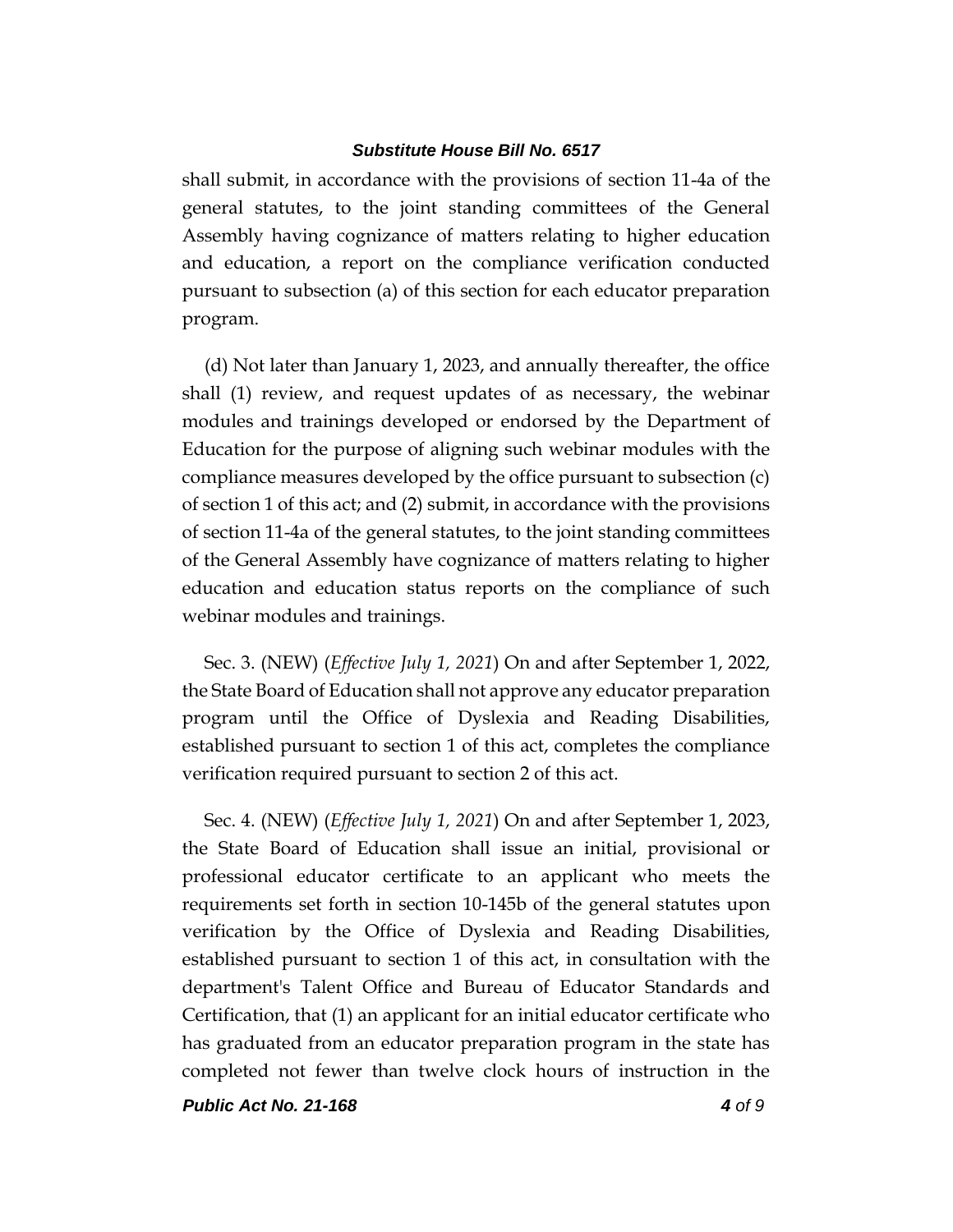detection and recognition of, and evidence-based structured literacy interventions for, students with dyslexia, as defined in section 10-3d of the general statutes; and (2) an applicant for an initial educator certificate who seeks an endorsement for comprehensive special education or integrated early childhood and special education completes the requirements of subdivision (2) of subsection (i) of section 10-145d of the general statutes, as amended by this act.

Sec. 5. Subdivision (2) of subsection (i) of section 10-145d of the general statutes is repealed and the following is substituted in lieu thereof (*Effective July 1, 2021*):

(2) On and after July 1, **[**2018**]** 2021, any (A) certified employee applying for a comprehensive special education or integrated early childhood and special education endorsement, or (B) applicant for an initial, provisional or professional educator certificate and a comprehensive special education or integrated early childhood and special education endorsement shall have completed a program of study in the diagnosis and remediation of reading and language arts that includes supervised practicum hours or student teaching experience and instruction in the detection and recognition of, and evidence-based structured literacy interventions for, students with dyslexia, as defined in section 10-3d.

Sec. 6. (NEW) (*Effective July 1, 2021*) (a) On and after January 1, 2022, the Office of Dyslexia and Reading Disabilities shall provide guidance to institutions of higher education and other providers of educator preparation programs on how to provide verification that any supervisor of the practicum hours required pursuant to subdivisions (1) and (2) of subsection (i) of section 10-145d of the general statutes, as amended by this act, has obtained at least four of the following qualifications: (1) A satisfactory score on the reading instruction examination approved by the State Board of Education on April 1, 2009, or a comparable reading instruction examination with minimum

*Public Act No. 21-168 5 of 9*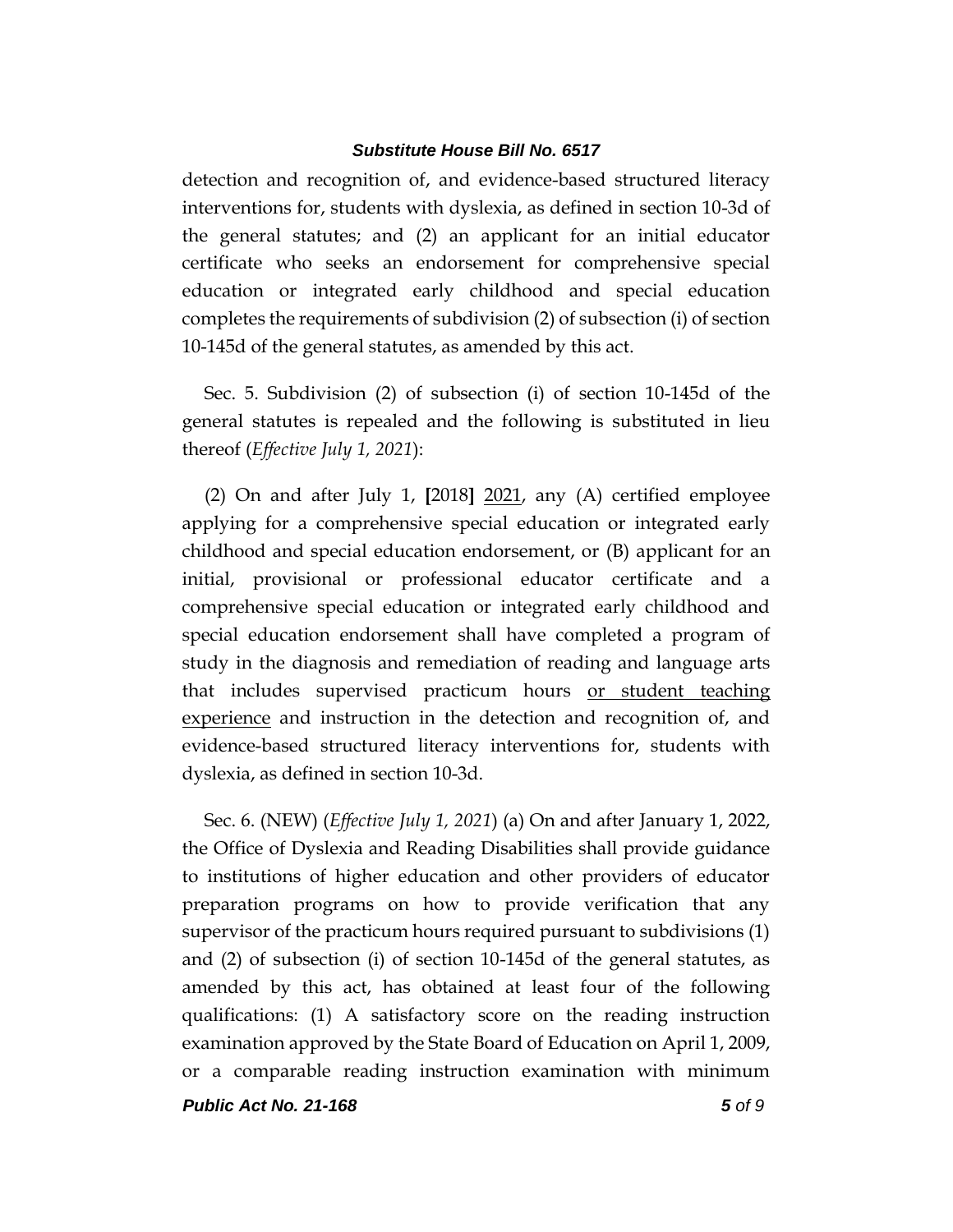standards that are equivalent to the examination approved by the State Board of Education on April 1, 2009; (2) a valid initial, provisional or professional educator certificate issued by the State Board of Education; (3) a master's degree in remedial reading or a closely related field; (4) specific and documented knowledge about structured literacy principles and practices; (5) training for practicum supervision, coaching and evaluation of a reading interventionist; or (6) at least three years of work experience in providing structured literacy interventions for students with remedial reading needs, including, but not limited to, students with dyslexia.

(b) An institution of higher education and any other provider of an educator preparation program shall give preference to those candidates for a practicum supervisor position who, in addition to meeting the qualifications specified in subdivisions (1) to (6), inclusive, of subsection (a) of this section, have experience in the design, implementation or monitoring of structured literacy interventions or previous practicum supervisor experience.

Sec. 7. Section 10-14t of the general statutes is repealed and the following is substituted in lieu thereof (*Effective July 1, 2021*):

(a) On or before **[**January 1, 2016**]** July 1, 2022, the Department of Education shall develop or approve reading assessments, with consideration given to the recommendations set forth in appendix g of the final report of the task force established pursuant to special act 19-8, for use by local and regional boards of education, in accordance with the guidance provided pursuant to subsection (c) of this section, for the school year commencing July 1, **[**2016**]** 2023, and each school year thereafter, to identify students in kindergarten to grade three, inclusive, who are below proficiency in reading, provided any reading assessments developed or approved by the department include frequent screening and progress monitoring of students. Such reading assessments shall (1) be brief, (2) be evidence-based, as defined in 20

*Public Act No. 21-168 6 of 9*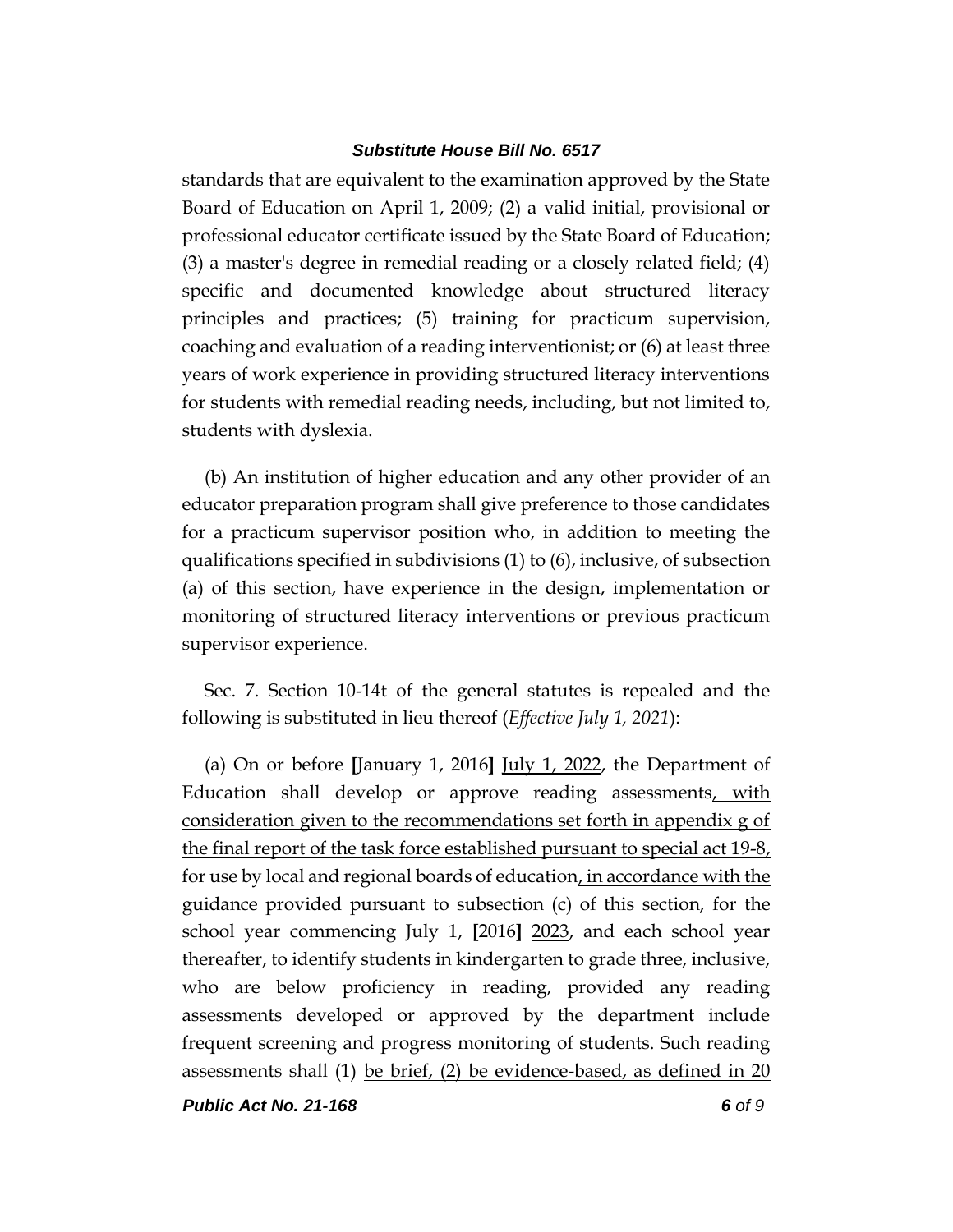USC 7801(21), with proven psychometrics for validity, (3) measure **[**phonics**]** oral language, phonemic awareness, phonics, fluency, vocabulary, rapid automatic name or letter name fluency and reading comprehension, **[**(2)**]** (4) provide opportunities for **[**periodic**]** formative **[**assessment**]** assessments at least three times, in the fall, winter and spring, during **[**the**]** each school year, **[**(3)**]** (5) produce data that is useful for informing individual and classroom instruction, including the grouping of students based on such data and the selection of instructional activities based on data of individual student response patterns during such progress monitoring, **[**(4)**]** (6) be compatible with best practices in reading instruction and research, and **[**(5)**]** (7) assist in identifying, in whole or in part, students at risk for dyslexia, as defined in section 10-3d, or other reading-related learning disabilities.

(b) On or before January 1, 2023, the department shall provide guidance to local and regional boards of education for administering the approved reading assessments, including, but not limited to, (1) specifying the appropriate grade levels for each reading assessment; (2) allowing approved reading assessments to be combined to ensure each ability specified in subdivision (1) of subsection (a) of this section is measured during each school year using one or more reading assessments appropriate for a student's grade level; (3) advising how each board's goals, student body characteristics and resources should inform the choice of reading assessments used by such board; (4) advising how aggregate data derived from reading assessments should guide each board's prevention and early intervention initiatives; and (5) requiring the administration of approved reading assessments in both English and a student's native language, if available, for any student being instructed in literacy in his or her native language.

**[**(b)**]** (c) Not later than February 1, **[**2016**]** 2023, the Commissioner of Education shall submit the reading assessments and guidance developed or approved under this section to the joint standing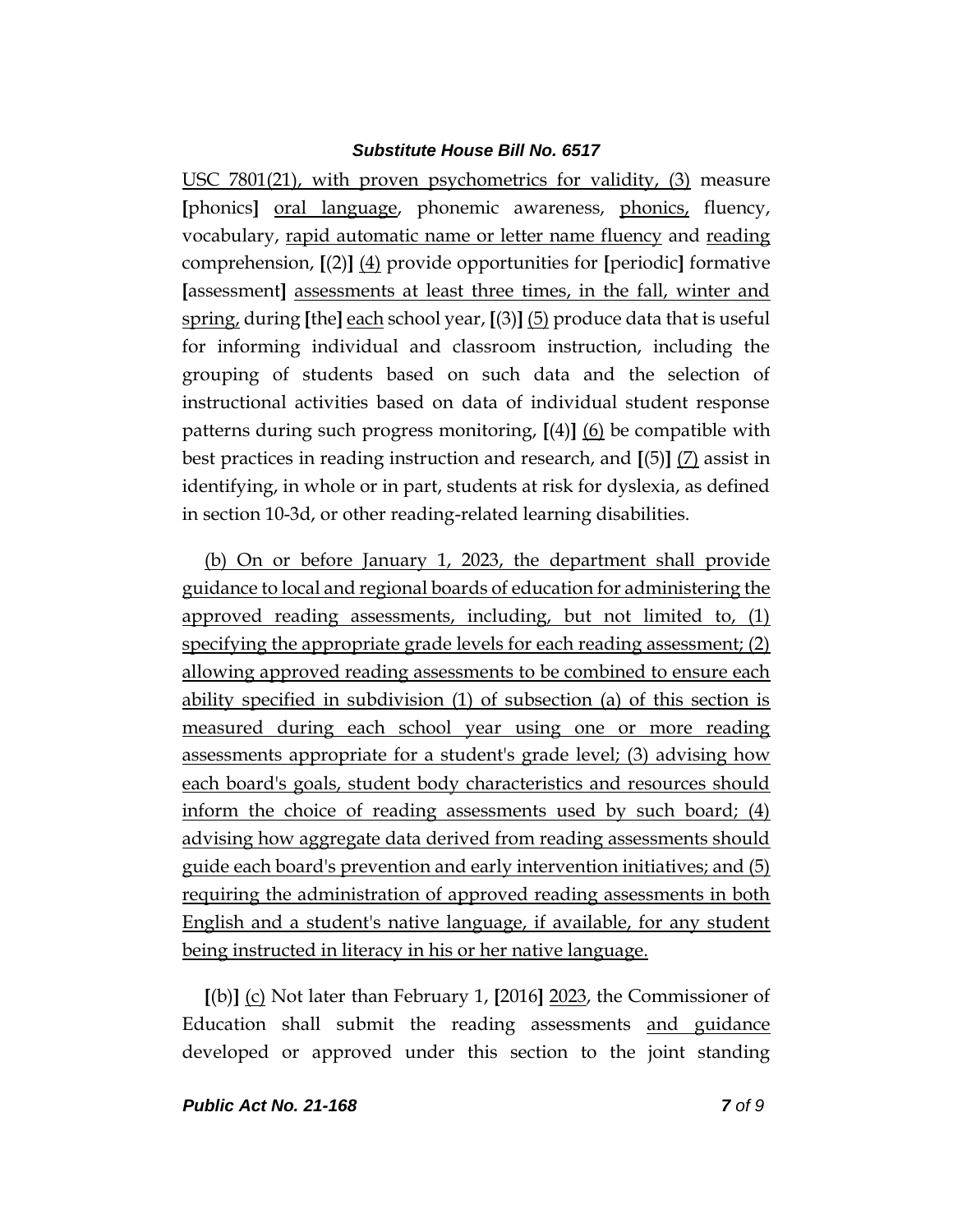committee of the General Assembly having cognizance of matters relating to education, in accordance with the provisions of section 11-4a.

(d) The Department of Education may, in partnership with a public institution of higher education, establish a data center to guide the department and local and regional boards of education in the use and effectiveness of reading assessments. Such data center may include, but need not be limited to, tracking (1) which reading assessments are used by each regional or local board of education, and (2) student information, disaggregated by categories including, but not limited to, a student's demographic background, school district, reading assessment dates and scores on reading assessments, provided such disaggregation keeps such student information personally nonidentifiable.

Sec. 8. (NEW) (*Effective July 1, 2021*) On or before January 1, 2022, the Department of Education shall develop or approve a voluntary family history questionnaire to be distributed during the school year commencing July 1, 2022, and each school year thereafter, to assist in the identification, in whole or in part, of students who are at risk of reading proficiency challenges.

Sec. 9. (*Effective July 1, 2021*) Not later than January 1, 2022, and annually thereafter until the Office of Dyslexia and Reading Disabilities, established pursuant to section 1 of this act, is fully staffed, the Department of Education shall submit, in accordance with the provisions of section 11-4a of the general statutes, to the joint standing committees of the General Assembly having cognizance of matters relating to higher education and education status reports on the establishment and staffing of said office.

Sec. 10. (NEW) (*Effective July 1, 2021*) Not later than January 1, 2023, and annually thereafter, the Department of Education shall submit, in accordance with the provisions of section 11-4a of the general statutes,